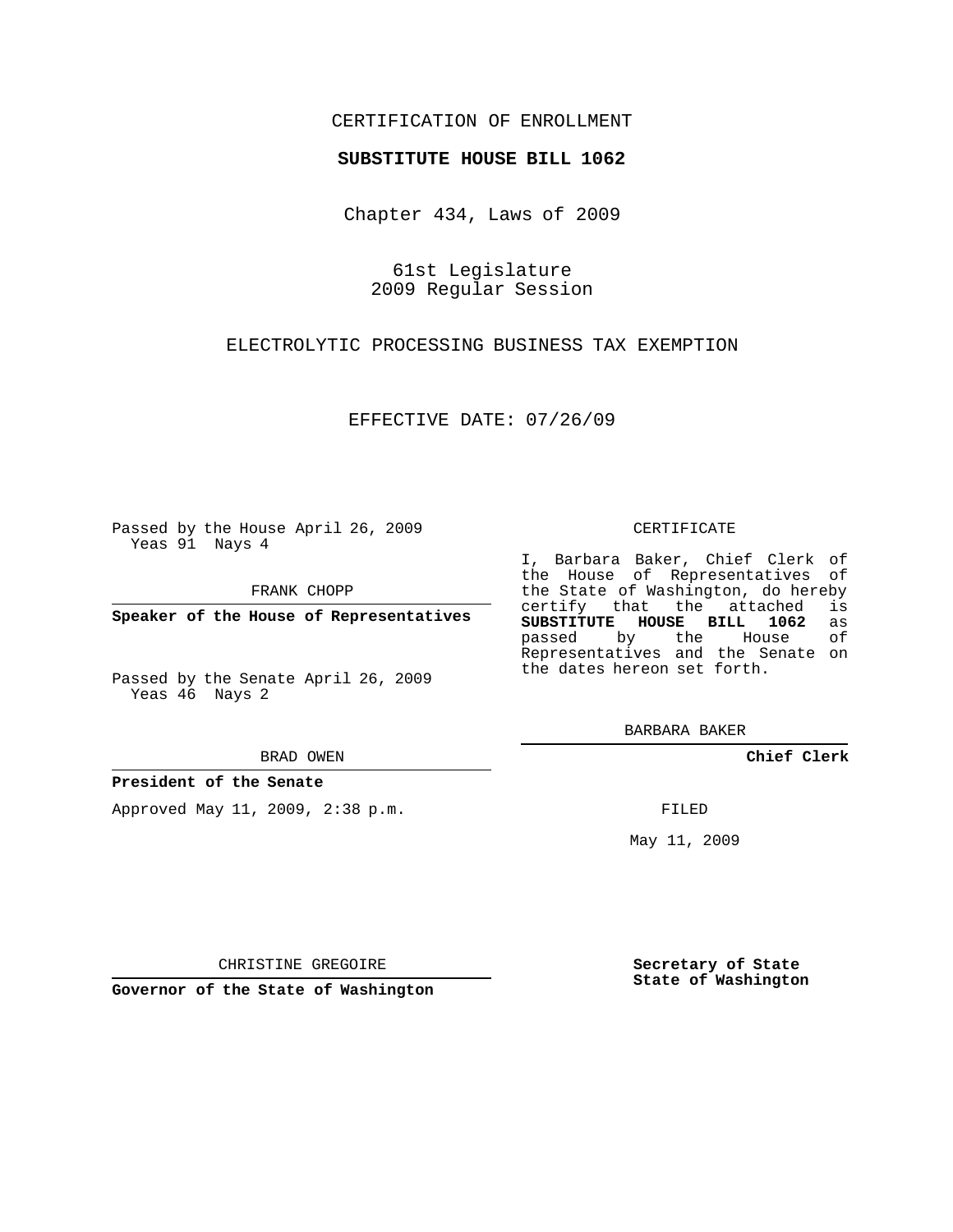# **SUBSTITUTE HOUSE BILL 1062** \_\_\_\_\_\_\_\_\_\_\_\_\_\_\_\_\_\_\_\_\_\_\_\_\_\_\_\_\_\_\_\_\_\_\_\_\_\_\_\_\_\_\_\_\_

\_\_\_\_\_\_\_\_\_\_\_\_\_\_\_\_\_\_\_\_\_\_\_\_\_\_\_\_\_\_\_\_\_\_\_\_\_\_\_\_\_\_\_\_\_

AS AMENDED BY THE SENATE

Passed Legislature - 2009 Regular Session

**State of Washington 61st Legislature 2009 Regular Session**

**By** House Finance (originally sponsored by Representatives Takko, Warnick, Blake, Orcutt, Ericks, and Morris)

READ FIRST TIME 03/02/09.

 AN ACT Relating to the expiration date, goals, and legislative reporting provisions of the electrolytic processing business tax exemption; amending RCW 82.16.0421 and 82.32.560; creating a new section; and providing an expiration date.

BE IT ENACTED BY THE LEGISLATURE OF THE STATE OF WASHINGTON:

 **Sec. 1.** RCW 82.16.0421 and 2004 c 240 s 1 are each amended to read as follows:

(1) For the purposes of this section:

 (a) "Chlor-alkali electrolytic processing business" means a person who is engaged in a business that uses more than ten average megawatts of electricity per month in a chlor-alkali electrolytic process to split the electrochemical bonds of sodium chloride and water to make chlorine and sodium hydroxide. A "chlor-alkali electrolytic processing business" does not include direct service industrial customers or their subsidiaries that contract for the purchase of power from the Bonneville power administration as of June 10, 2004.

 (b) "Sodium chlorate electrolytic processing business" means a person who is engaged in a business that uses more than ten average megawatts of electricity per month in a sodium chlorate electrolytic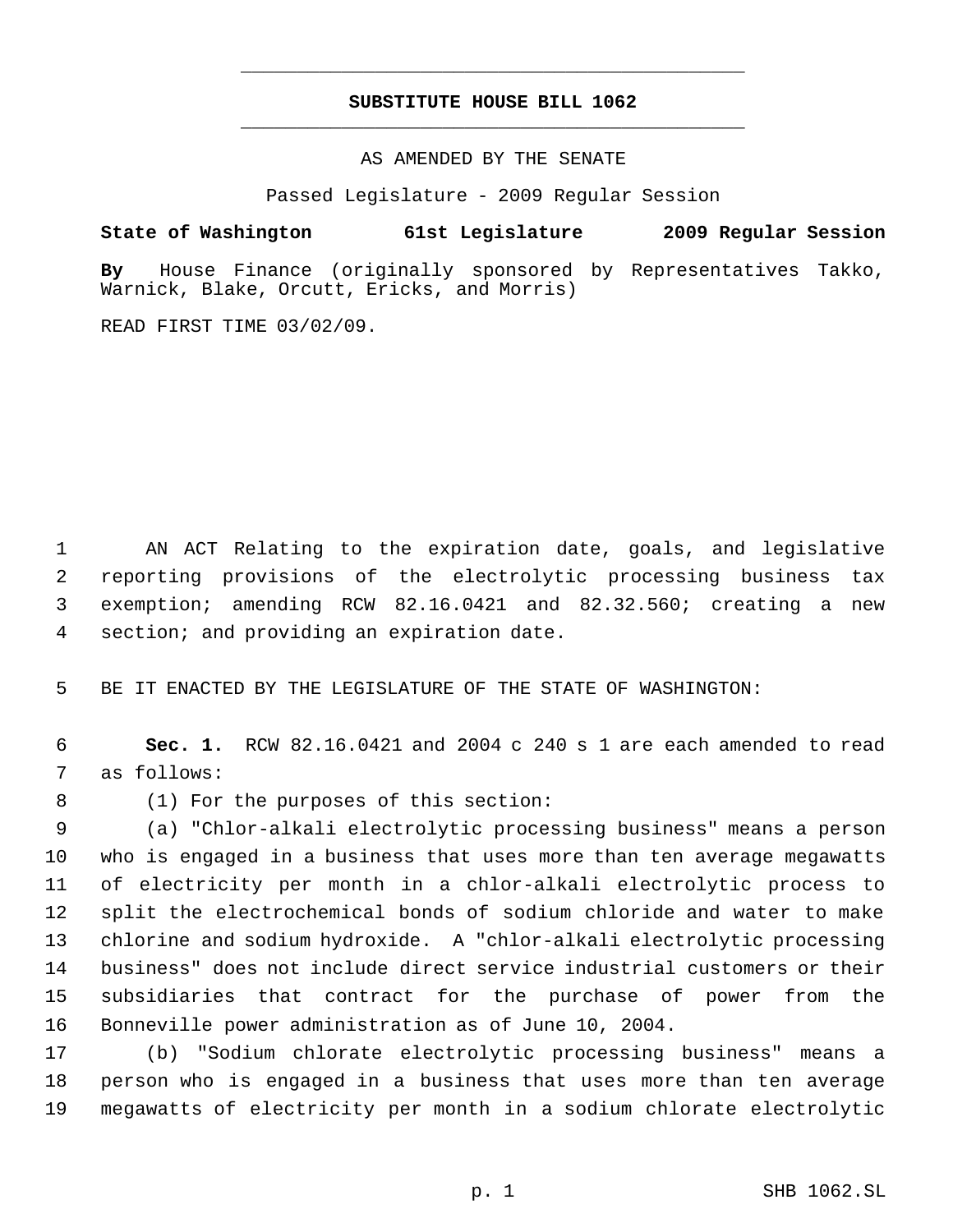process to split the electrochemical bonds of sodium chloride and water to make sodium chlorate and hydrogen. A "sodium chlorate electrolytic processing business" does not include direct service industrial customers or their subsidiaries that contract for the purchase of power from the Bonneville power administration as of June 10, 2004.

 (2) Effective July 1, 2004, the tax levied under this chapter does not apply to sales of electricity made by a light and power business to a chlor-alkali electrolytic processing business or a sodium chlorate electrolytic processing business for the electrolytic process if the contract for sale of electricity to the business contains the following terms:

 (a) The electricity to be used in the electrolytic process is separately metered from the electricity used for general operations of the business;

 (b) The price charged for the electricity used in the electrolytic process will be reduced by an amount equal to the tax exemption 17 available to the light and power business under this section; and

 (c) Disallowance of all or part of the exemption under this section is a breach of contract and the damages to be paid by the chlor-alkali electrolytic processing business or the sodium chlorate electrolytic processing business are the amount of the tax exemption disallowed.

 (3) The exemption provided for in this section does not apply to amounts received from the remarketing or resale of electricity originally obtained by contract for the electrolytic process.

 (4) In order to claim an exemption under this section, the chlor- alkali electrolytic processing business or the sodium chlorate electrolytic processing business must provide the light and power business with an exemption certificate in a form and manner prescribed by the department.

 (5)(a) This section does not apply to sales of electricity made after December 31, ((2010)) 2018.

32 (b) This section expires June 30,  $((2011))$  2019.

 **Sec. 2.** RCW 82.32.560 and 2004 c 240 s 2 are each amended to read as follows:

 (1) For the purposes of this section, "electrolytic processing business tax exemption" means the exemption and preferential tax rate under RCW 82.16.0421.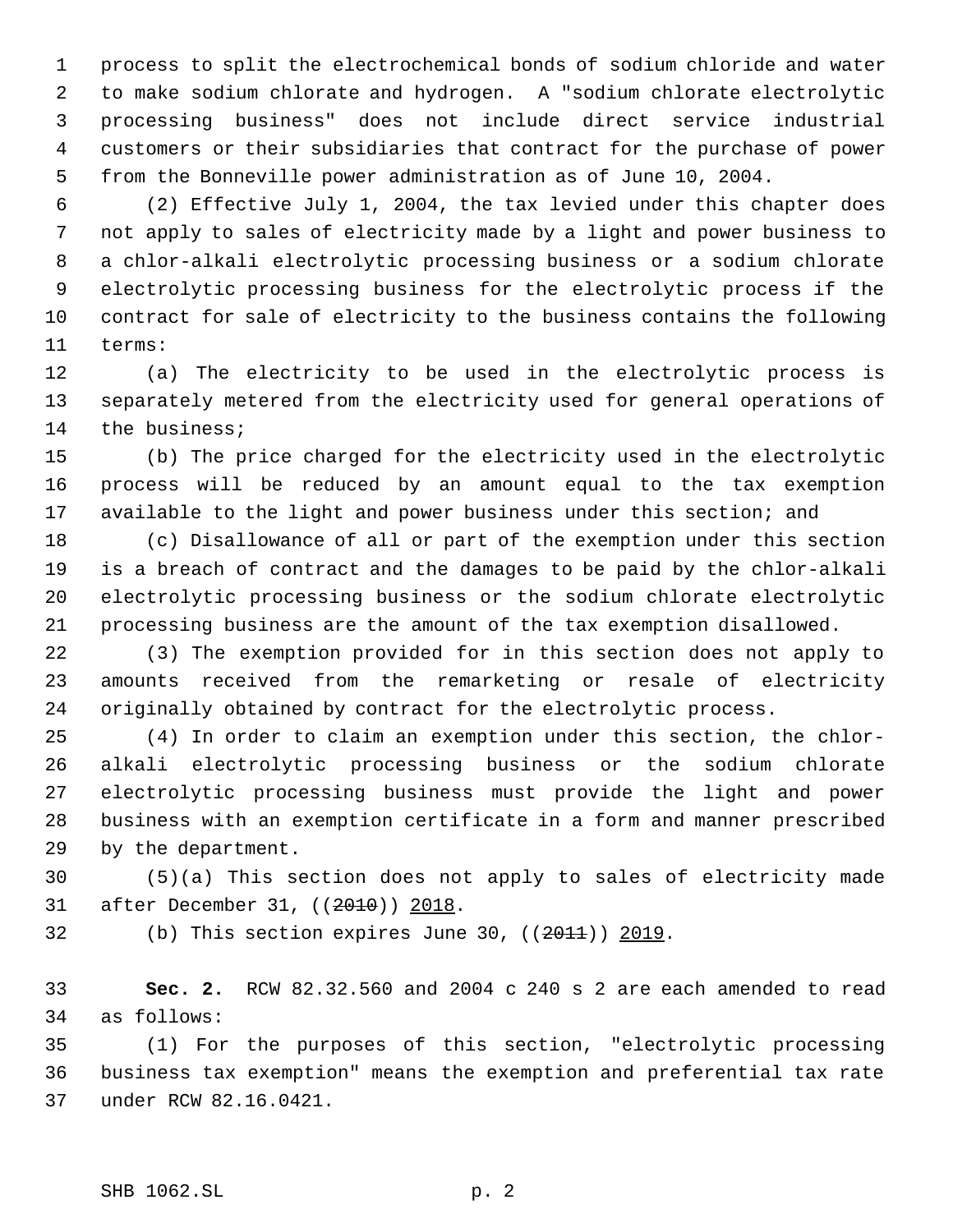(2) The legislature finds that accountability and effectiveness are important aspects of setting tax policy. In order to make policy choices regarding the best use of limited state resources, the legislature needs information to evaluate whether the stated goals of legislation were achieved.

 (3) The goals of the electrolytic processing business tax exemption are:

 (a) To retain family wage jobs by enabling electrolytic processing businesses to maintain production of chlor-alkali and sodium chlorate at a level that will preserve at least seventy-five percent of the jobs that were on the payroll effective January 1, 2004; and

 (b) To allow the electrolytic processing industries to continue 13 production in this state ((through 2011)) so that the industries will remain competitive and be positioned to preserve and create new jobs 15 ((when the anticipated reduction of energy costs occur)).

 (4)(a) A person who receives the benefit of an electrolytic processing business tax exemption shall make an annual report to the department detailing employment, wages, and employer-provided health and retirement benefits per job at the manufacturing site. The report is due by March 31st following any year in which a tax exemption is claimed or used. The report shall not include names of employees. The report shall detail employment by the total number of full-time, part- time, and temporary positions. The report shall indicate the quantity of product produced at the plant during the time period covered by the report. The first report filed under this subsection shall include employment, wage, and benefit information for the twelve-month period immediately before first use of a tax exemption. Employment reports shall include data for actual levels of employment and identification of the number of jobs affected by any employment reductions that have been publicly announced at the time of the report. Information in a report under this section is not subject to the confidentiality provisions of RCW 82.32.330 and may be disclosed to the public upon request.

 (b) If a person fails to submit an annual report under (a) of this subsection by the due date of the report, the department shall declare the amount of taxes exempted for that year to be immediately due and payable. Public utility taxes payable under this subsection are